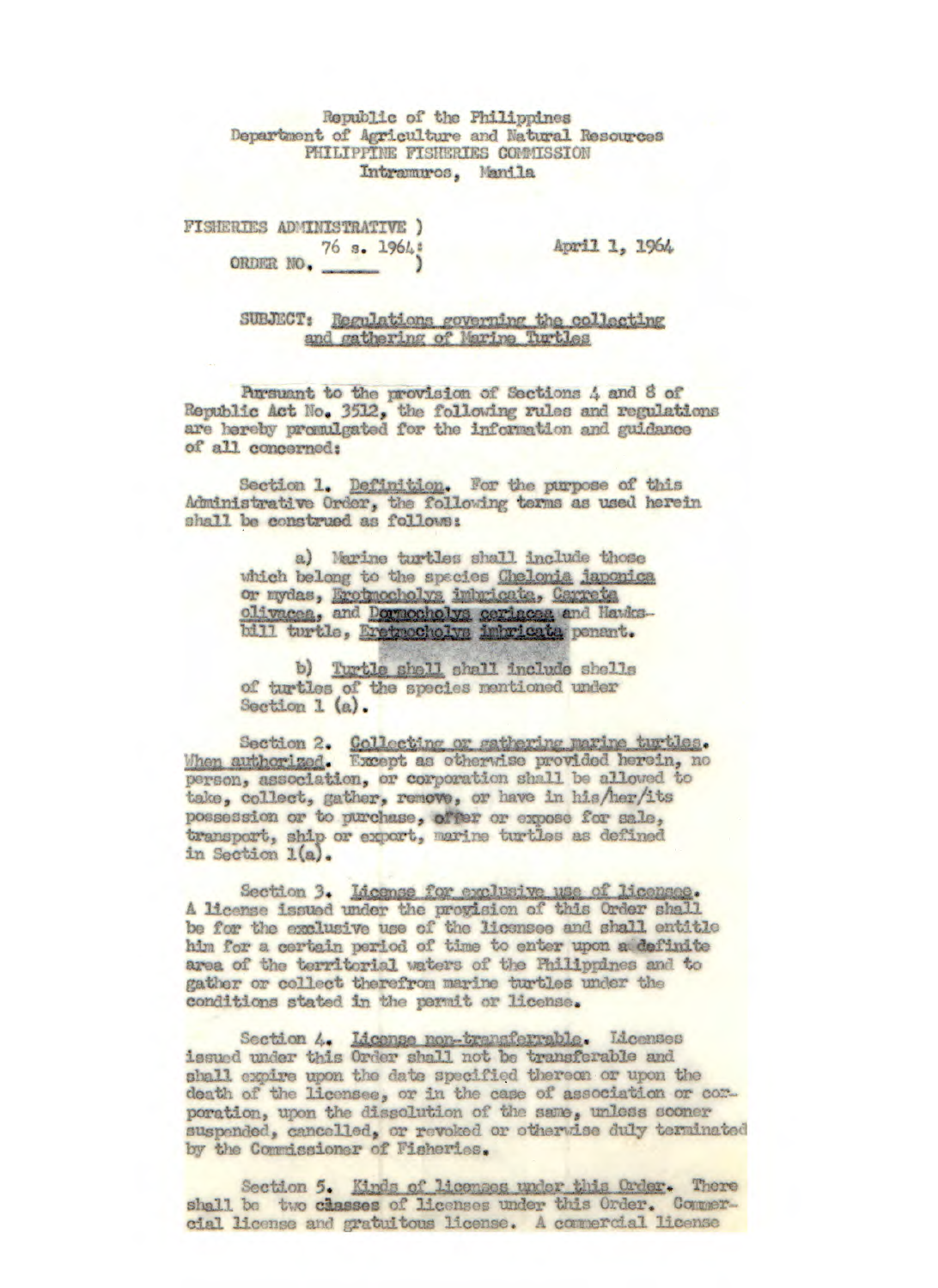shall be issued for comercial purposes, while a gratuitous license shall be issued for personal, educational, scientific or similar purposes.

Section 6. Who may be granted compretel license. A comparcial license shall be granted by the Commissionerof Fisheries, only to:

> a) Citizens of the Prilippines or of the United States;

b) Association or corporations that are duly registered or incorporated under the laws of the Philippines or of the United States, or of any state thereof and authorized to transact business in the Philippines and at least sixtyone per centum of whose caital stock or interest in said capital stock is owned wholly by citizens of the Fhilippines or of the United States, or citizens of countries the lass of which grant similar rights to citizens of the Philippines:

c) Unincorporated companies or unregistered copertnership, all the members of which are citizens of the Philippines or of the United States and possess individually all the qualifications required of an individual applicant, and

d) An individual applying for a license the is at least 21 years of age or the head of a family. A married woman must first obtain the marital compent of her husband unless she shows by affidavit of hersel and two other witnesses some good and sufficient causes satisfactory to the Commissioner of Fisheries that said consent is not legally necessary or cannot be feasibly obtained.

Section 7. Cratuitous licomse. The Commissioner of Fisheries shall have the power to issue a gratuitous license to any branch of the Philippine Government or to any scientific or educational institution or to any parson of good repute who is qualified under this Order to collect or gather marine turtles in the territorial waters of the Philippines for educational and scientific purposes or for personal use, which license may cover any water area regardless whother or not the same is covered by another license to gather or collect marine turtles provided it shall not exceed five turtles daily. Such license or permit shall remain in force for a period of one year from date of issue, shall not be transferable, and shall be subject to such other restrictions as may be imposed by the Commissioner of Fisheries. The taking of marine turtles by the holder of such permit for other then scientific, educational or parsonal purposes or for propagation shall be sufficient cause for the mullification of the permit or license.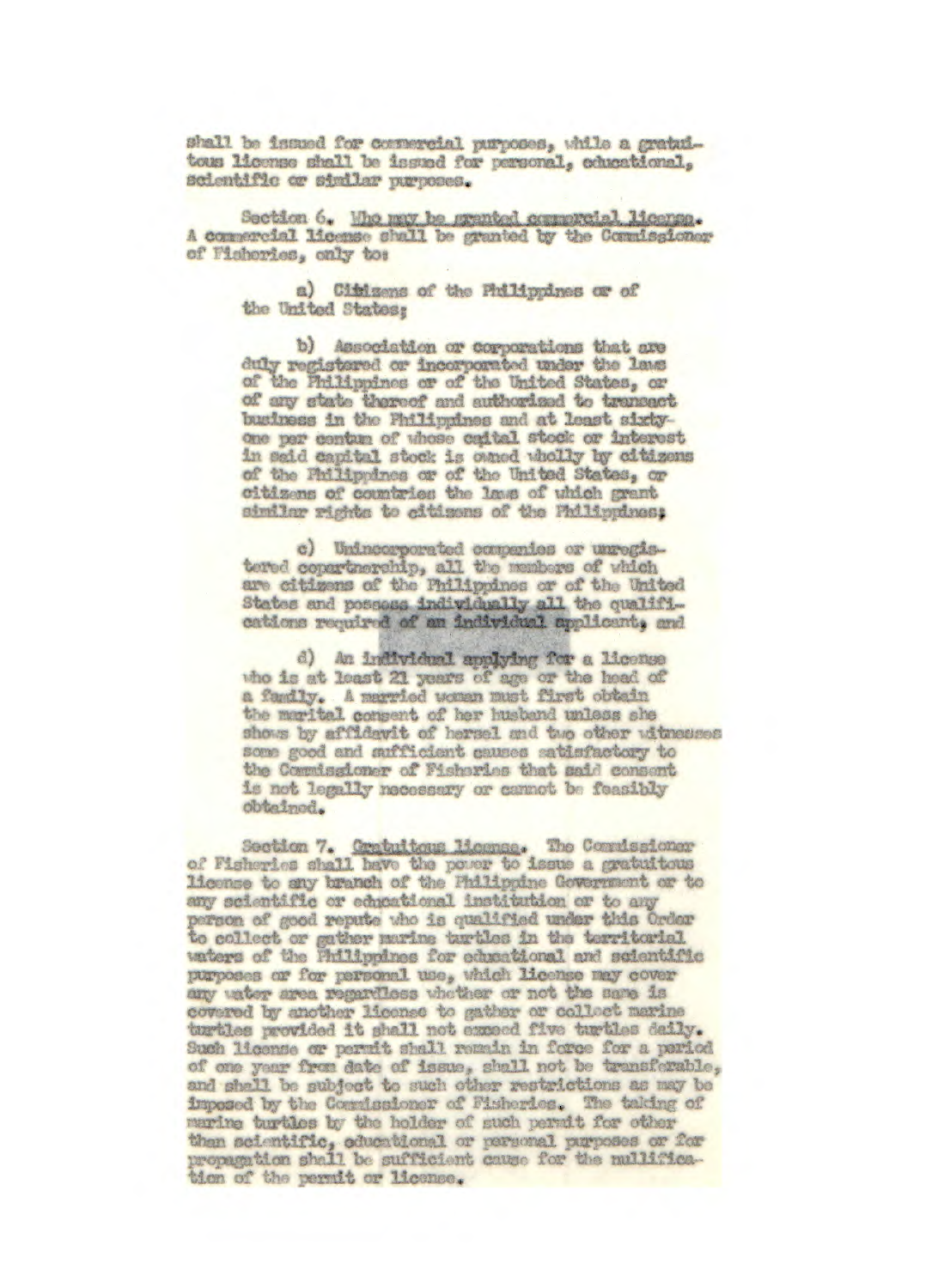Section 6. Issumee of license. A license may be issued or granted only after the application therefor is duly filed in triplicate under oath with the Comissioner of Pisheries, accompanied by application fee of things, the following information:

> a) For individual suplicant. Name, residence, age, citimenship, occupation, codula number, place of issue and date, kind of license applied for.

b) For association or corporation. Names of officers, members, demicile, citizenship, cedula musher, share, or participation of each in the company, and that said company is organized under the laws of the Philippines or of the United States. A certified comy of the articles of incorporation or copartmership shall be submitted with the application.

c) For hoth individual and association or corporation. Extent and description of concession applied for, giving the longitude and latitude, and how it is marked at the corners and boundaries; whether it is in conflict with any applied area already granted or occupied, capital stock available<br>for investment, etc. The application shall be<br>accompanied by a chart of the union area desired, the latest chart published by the Bureau of Coast and Goodetic Survey is to be taken as the bosis.

Section 9. Specific instruction in License. Each<br>1icense shall contain specific instructions and rules to be observed and reports to be subsitted as the Commissioner of Fisheries may deem necessary.

Section 10. Runber of Moonses allowable. Not more than one license shall be issued to an individual, association or corporation.

Soction 11. Bond. Before any commercial license is issued, the applicant shall, as guaranty of good faith in filing his application and for satisfactory compliance with the Fisherics Act and regulations and the terms and conditions of the license and the payment of annual rental or fee dus, be required to deposit with the Philippine Pisheries Commission the smount of #20.00 per square kilometer or fraction thereof in cash.

Section 12. Causes for forfolture of bond. The Commissioner of Fisheries may confiscate or forfeit a bond deposit to the government for any of the following Teasons:

> a) For violation of any provision of any existing laws or those that may hereafter be enacted or of this Order, rules and regulations premilgated thereunder, or terms and conditions of the license;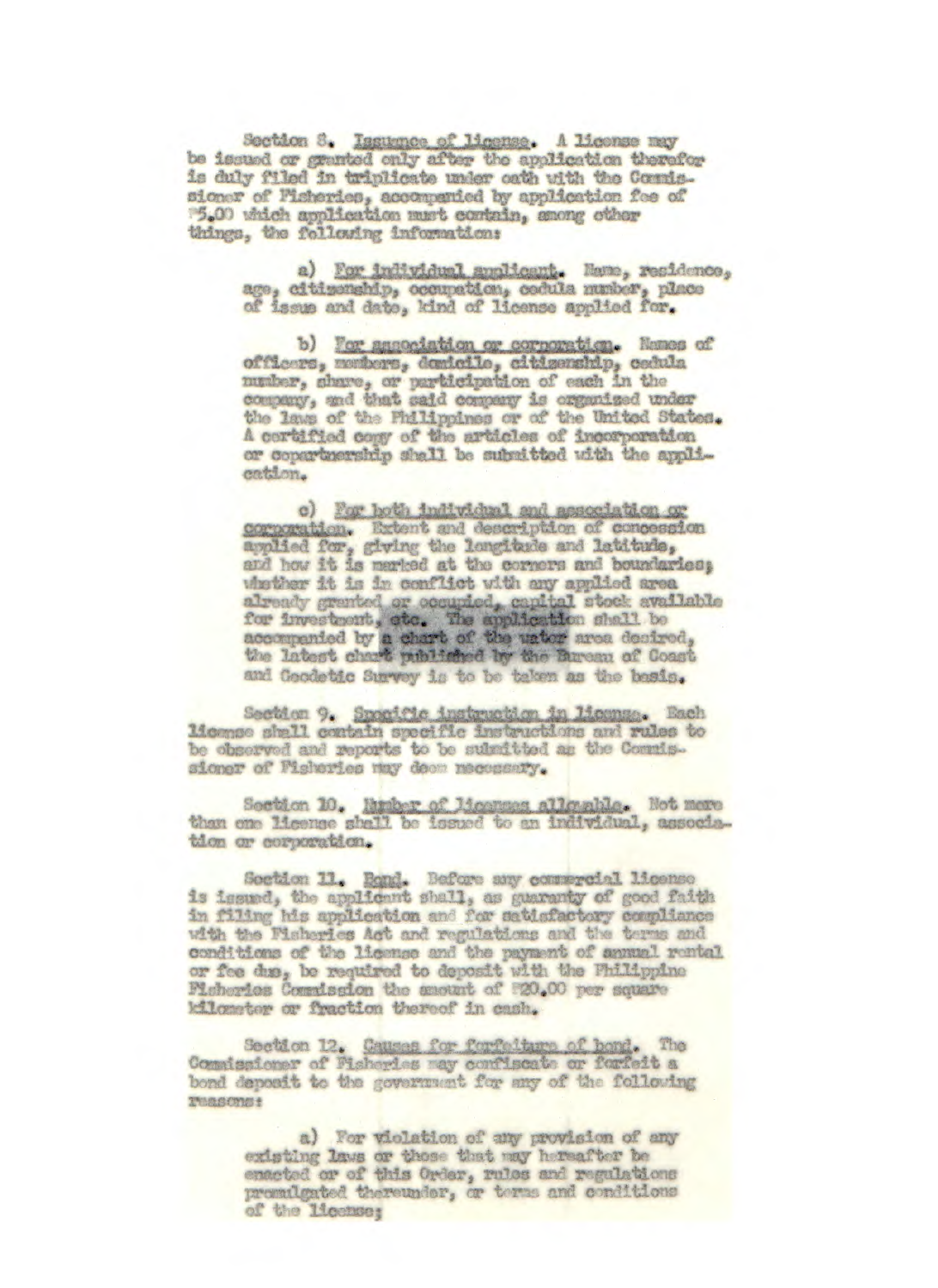b) For failure to fulfill the conditions and requirements under which the license is ismudt

c) For fraud or false or misleading statements made by the applicant or licensee:

d) For failure to pay the rentals due;

e) For failure to subsit the required quarterly report of marine turtles collected or father as specified in the permit or license issued and of this Order within reasonable time without satisfactory explanation therefor:

f) Failure to use the license within four months after its issummoe; or

g) "ollecting or entching undersized turtles below 12 inches in digneter measured across the body.

Section 13. Charges of marine turbles collected<br>or caught. These shall be paid to the Philippine equivalent to 5% of the selling price por turtle and, except in accordance with the provision of this Crder, fee herein above provided, without projudice to any criminal proceeding that may be taken against the offender in accordance with Section 6 of Republic Act 3512. The charges and surcharges shall be collected and remitted in a manner provided in Section 25-1 FAO Ho. 2-1.

Section 14. Annual rental. There shall be paid to the Philippine Fisheries Cosmission an annual rental in the mount of \$5.00 per square kilometer or a fraction thoreof. This fee shall be paid in advance.

Section 15. Maximum area that may be anniied for by a person, association or corporation. A license issued under this regulation shell be few a marine turtle ground not more than ten (10) square kilometers in the case of individual applicant and not more than thirty (30) square kilometers for association or corporation.

Section 16. Duration of the license. A license for collecting or catching of marine turtles in the territorial unters of the Rulippines issued by the Commissioner of Fisheries shall be for a period not exceeding one year from the date of issumee thereof.

Section 17. Reneval of License. Upon the expiration of the term granted in the license, the same may be renewed at the discretion of the Comulsaioner of Fisharies and upon the filing of a remewal application, with the application fee of P5.00. The application must be accomplished with all the requirements provided in Section 7(a) of this Order.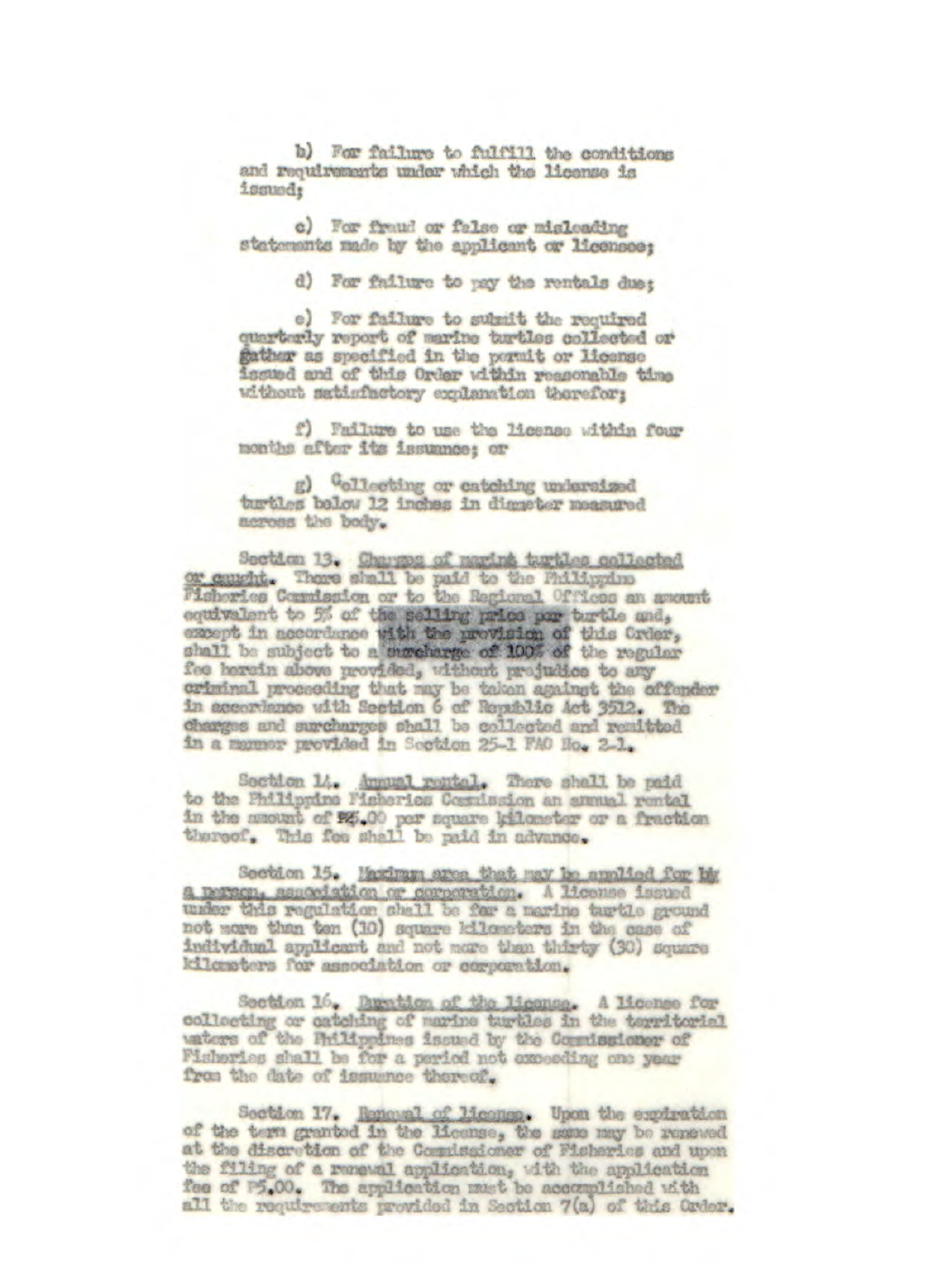The licensee must also surrender the original permit to be marked in this Office "cancelled". A renowal license will be insued for a period not expending the period granted in the original license, provided that the licensee has not been guilty of any violation of this Order, the terms and conditions of the original license, related laws, reles and regulations of the Philippine Fisharica Commission.

Section 18. Transfer of interest. No person or association or corporation granted a license to collect or catch marine turtles in the territorial unters of the<br>Philippines shall transfer, lease or assign his/hor or its<br>interest or sell his/her or its stock directly or indirectly to person, association or corporation not qualified under the terms of this Order under penalty of cancellation of his/ her or its license and the forfeiture of the government of the bond therefor; provided, That the transfer made by a stockholder or member of an association or corporation of his/her or its stock or interest in violation of this Order, shall not be cause of the cancellation of the license of the association or corporation but said transfer shall be mull and void and shall not be registered in the books of such association or corporation.

Section 19. Records of perine terties collected r carring. All porsone, associations or corporations licensed under this Order, shall keep book or books, wherein to onter daily the multer, sign, weight and species of marine turtles collegied or caught, like green turtles, hawkstell<br>turtles collegied or caught, like green turtles, hawkstell<br>turtles and other kinds of marine turtles, mashered consecutively and before using them, the same shall who has jurisdiction over the area, on the first page thereof, which approval shall be nore or less in the following terms.

> pages is took containing pages is pegos is turtles collected or eaught as well as those  $\alpha$

> > Signature of Officer examining the book".

Section 20. Inspection of record book. Said record books shell be kept at all timesupen to inspection by the Commissioner of Fisheries, or his duly authorized representative or by the collector of Internal Revenue of his duly authorised representative or by the Philippine Constabulary and such other Officer of the Covernment as may be duly author. iged to do so.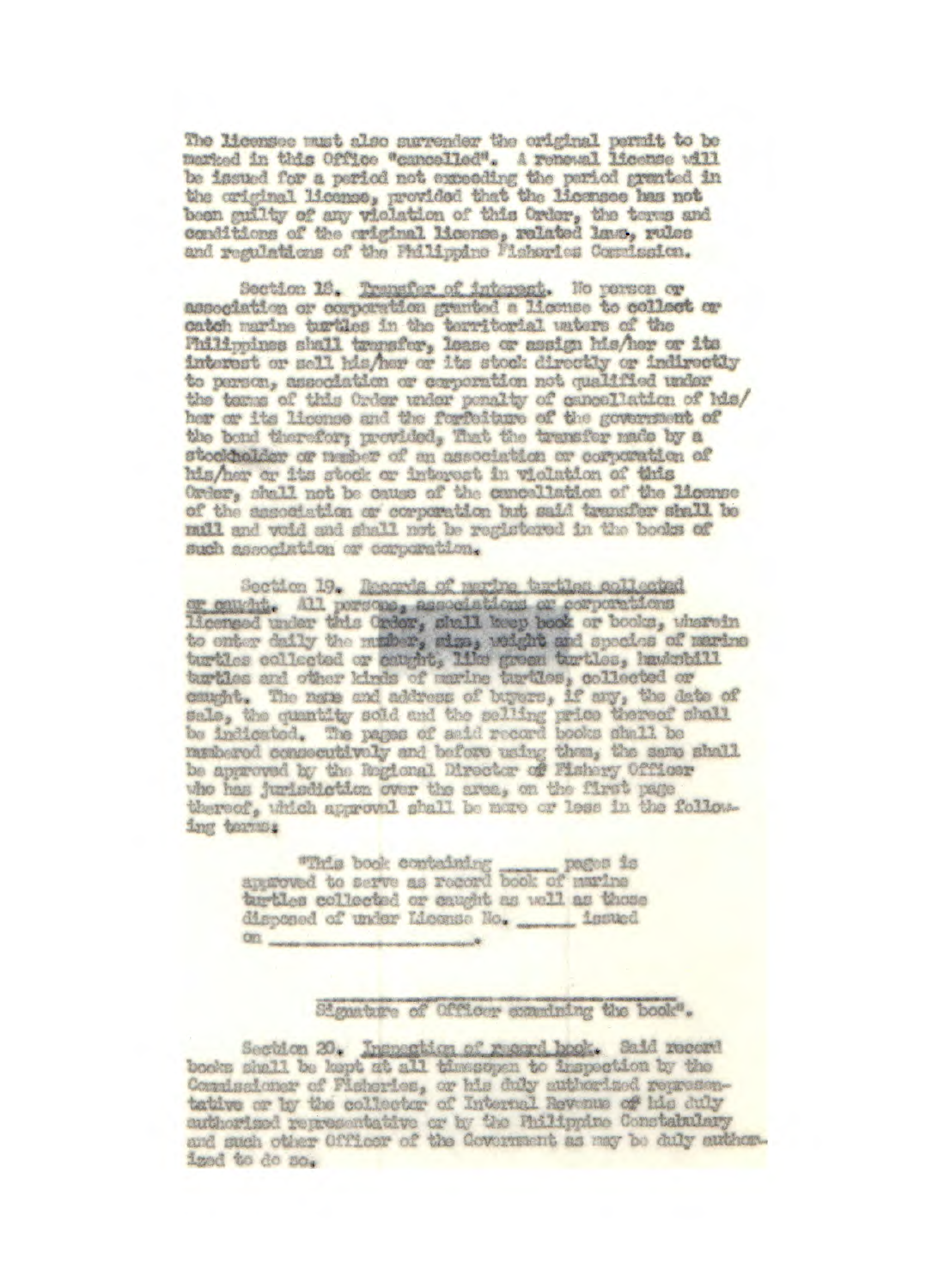Section 21. Ounricoly reparts. Each holder of a license shall submit quarterly reports of the marine turtles collected or caught and those disposed of by him either by sale or denation as shown by the records required in this Order.

Section 22. Cortificate of morine turbles collected or catchi. A license under this Order shall, before any marine turtle is disposed of by him execute a cortificate under onth to the effect that the seme is collected or caught from the area under his license.

Section 23. Shirmont of merine tartles. The shipment or exportation of marine turtles collected or caught under licence granted under this Order, or commercial products derived from marine turtles shall be unlawful. unless such shipsent or experietion is properly offerted tiou the Custom House at one of the ports of entry in the Fhilippines.

Section 24. Water area under Isconse open to authorize Tabing, or gathering of agunde products not muticaed in the ligene or martite The unter area covered by any liconse granted under this Order shall not be closed to navigation nor uithdrawn from entry for the purpose of authorized catching of fish or guideaving of other aquatic products or animals or gathering of searcods. The Consissioner of Pisheries may grant permit or Moonse for other Sea products covering the same anes or pertine thereof as provided in the Pishorics Act 4003, as smended, and the rules and regulations promigated thaterndor.

Section 25. Moonge or persit madect to change or limitation. The Commissioner of Pisheries may, any time, alter or reduce the srea under pormit or license or change the terms and conditions thereof, when public interests so require.

Section 26. Ideonass to come license at all times.<br>The license must be carried at all times during the collecting or catching of marine turtien and shall be prosented upon demand by any paace officer or by other person authorized or designated by the Commissioner of Fisherics to enforce the provisions of this Order or other related rules and regulations. Failure to comply with this requirement without satisfactory reason therefore may be sufficient camee for the cancellation of the license as the case may be. Should any such license be found with defaced, crused, or illegible date of issue the same shall be seized at once by the peace officer or the authorized person who became aware of this fact, and said license may be declared mill and void.

Section 27. Remonstrativ of Moonsee. No Micenso shall be granted except upon the express condition that the licensee assures responsibility for the acts of all persons operating under the license. Each licenses must mpervise the operation of his employee elther personally or thes a competent agent. The name, citizenship, address Cornisaioner of Fisherica before operation shall be sterted.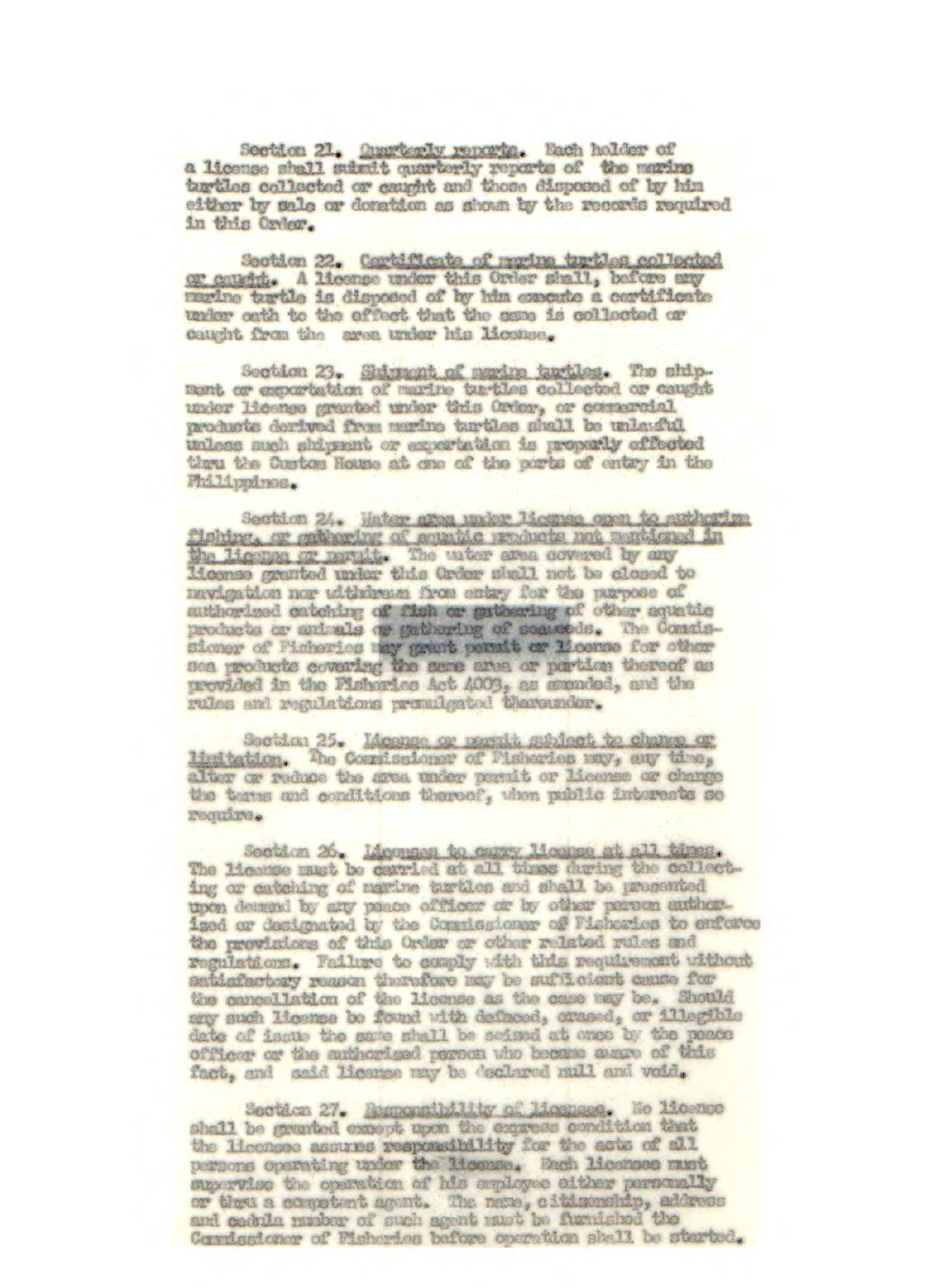Section 26. Suspension, revocation, or cancellation of liconse or manit. Any licones or permit may, at any time, be cuspended, revoked or cancelled by the Commissioner of Fisheries on the following grounds:

> a) For violation of any provision of any existing laws, rules and regulations or those that may horeafter be enacted, or the terms and condition of the license.

b) For failure to fulfill the conditions and requirements under which the license is issued.

c) For fraud or false or misleading statement made by the licenson.

d) For failure to pay the runtal due.

e) Failure to submit gaarterly report or marine tartles collected or caught as specified in the license or parait.

f) Upon death of Licenson.

g) Failure to use the portit within four months from date of issue.

h) Collocting or catching of marine turtle less than 12 inches in dismeter.

i) Upon request of the licenses.

Section 29. Notification form the Mosmans. The Moonsoo shall notify this Office of his desire to remember the Moons or permit thirty (30) days before the explication for the application for removal as required in Social 16 of this Order, or also his failure to notify this Office shall be presumed that he is not interested to remow his permit and same is considered terminated on the date of expiration and the area is therefore open to any interested and qualified applicant. Applications for renewal filed by the licenses thirty (30) days after the permit has copired, will not be accepted but instead he way file a new application for the same area for consideration by the Consistioner of Pisheries. But if application has been filed by other persons or association or corporation covering the same water muss, the prior applicant is given preference for the area. The former license or pormit issued shall not give the licenses a preferential right over the srea after he has filled to give notice of his desire to centinue his operation on the area for the period specified in this Order.

Section 30. Surrender of License. A License rotiring from the business must surrender the license or permit with a statement that he no longer desires to use it. Any other applicant for the area or the successor to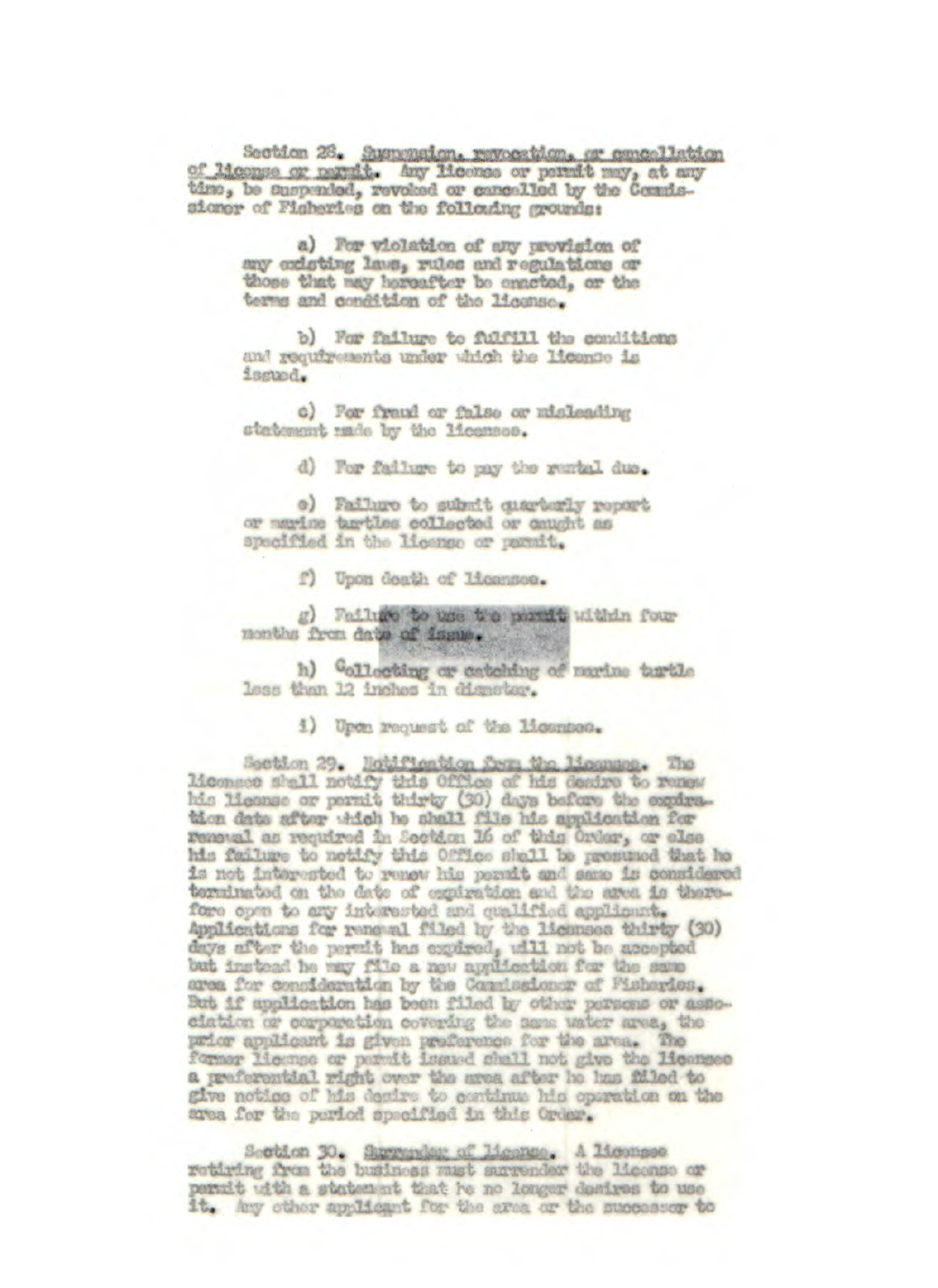**the business should apply for the license or submit the**  information required of an applicant for a **license. The Coimiissiorer of Fisheries must** be prooptly notified of the death of the licensee or dissolution of the **associa**tion or corporation. In the meantime, the heirs or successor of the licensee may make an invoice of the marine turtles collected or caught by the deceased licensee. In case the heirs or successors are not entitled to a license. **the** Commissioner of **Fisheries** shall take action as he may *deem expedient under* the circumstances.

Section 31. Delivery of licenses terminated or can*celled. If, for any reason,* the license is tenninated or cancelled, the licensee shall deliver it to the Commissio**nor** of Fisheries for filing.

Section 32. Prohibition. It shall be prohibited and declared unlawful:

a) To fish, take, wound or kill in all **waters** of the Philippine Islands, or hold **in**  possession, living or dead or to purchase, offer, or expose for sale, transport, ship, or export, alive or dead, undersized marine turtles.

b) To capture any marine turtles by **means** of line and sinker,

Section 33. Minimum sizes of marine turtles. It shall be unlawful for any person to take, sell, transfer, or have in possession, for any purpose, marine turtles or any of **the species** mentioned in this Order smaller than the minimum **size** of twelve (12) Inches measured across the body.

Section 34. Designated places for the collecting or catching of marine turtles. The catching or collecting of nrine turtles is allowed throughout the *Philippines.* 

Section *35.* Power of the Connissioner of Fisheries to refuse application over certain reserve areas, The Commissioner Fisheries is empowered to **designate** as he deem proper for public interest, certain areas as reserved and to refuse applications thereat.

Section 36. Compromise. The Commissioner of Fishe**ries** may, at any etae, corproaiiso nny **case** arising under the provision of this Order. (Sec. 80, Act No. 4003).

Section 37. Penalties. Any person who shall take marine turtles in Philippine waters contrary to the provi**sion** of the Fisheries Act or of this Order or otherwise violates any provision hereof shall **suffer** tio penalty provided in Section 83 of Act No. 4003, the Fisheries Act, imprlsonment for not more than six months, or both, in the discretion of the court,